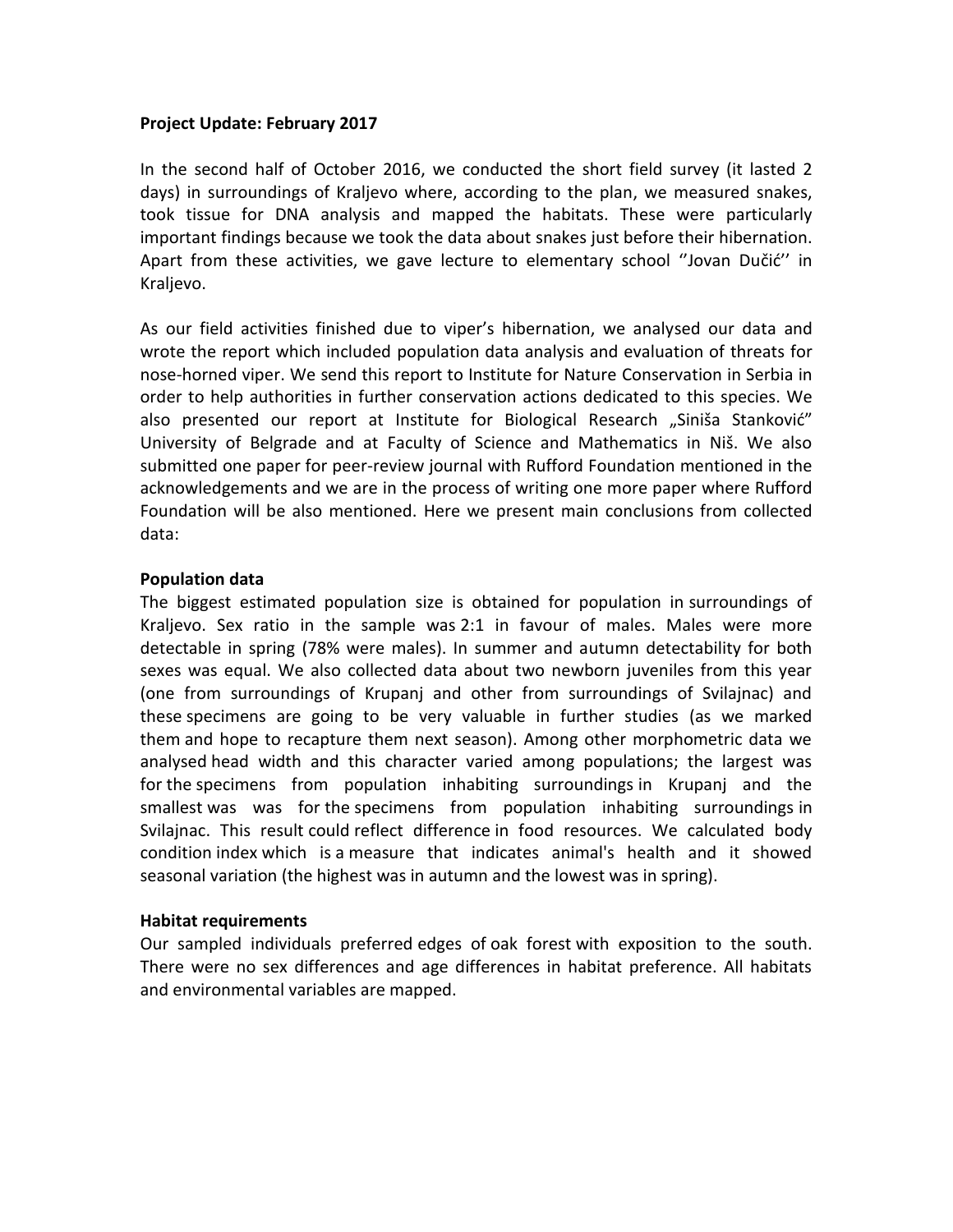## **Threats**

- 1. Deliberate killing. Unfortunately, we documented deliberate killing of nose-horned viper in Jelašnička Gorge and in surroundings of Svilajnac.
- 2. Habitat fragmentation and degradation. Unfortunately, 70% of habitats were polluted with human waste. Also, most habitats were fragmented with roads. We found one case of road kill in surroundings of Kraljevo.
- 3. Harvesting. As we stated in our last report, in Krupanj we located population were this viper is harvested for venom supply and our future genetic analyses will show are there any impact of this threat on genetic variability or effective size of the population. Body condition index for specimens from this population was low.
- 4. Questionnaire. About half of the interviewed local inhabitants stated that they are afraid of snakes; about one fifth of local inhabitants stated that they deliberately killed nose-horned vipers in the past. One third of local inhabitants believe in local myth that nose-horned viper ''jump and attack humans'', one third of people does not know if this folklore is true and one third know that this is not true. Unfortunately, we believe that this is the main reason why people are afraid of this viper and therefore, deliberately kill them.











Fig.3 Lecture at primary school in Kraljevo Fig.4 Reporting project results at Institute for Biological Research